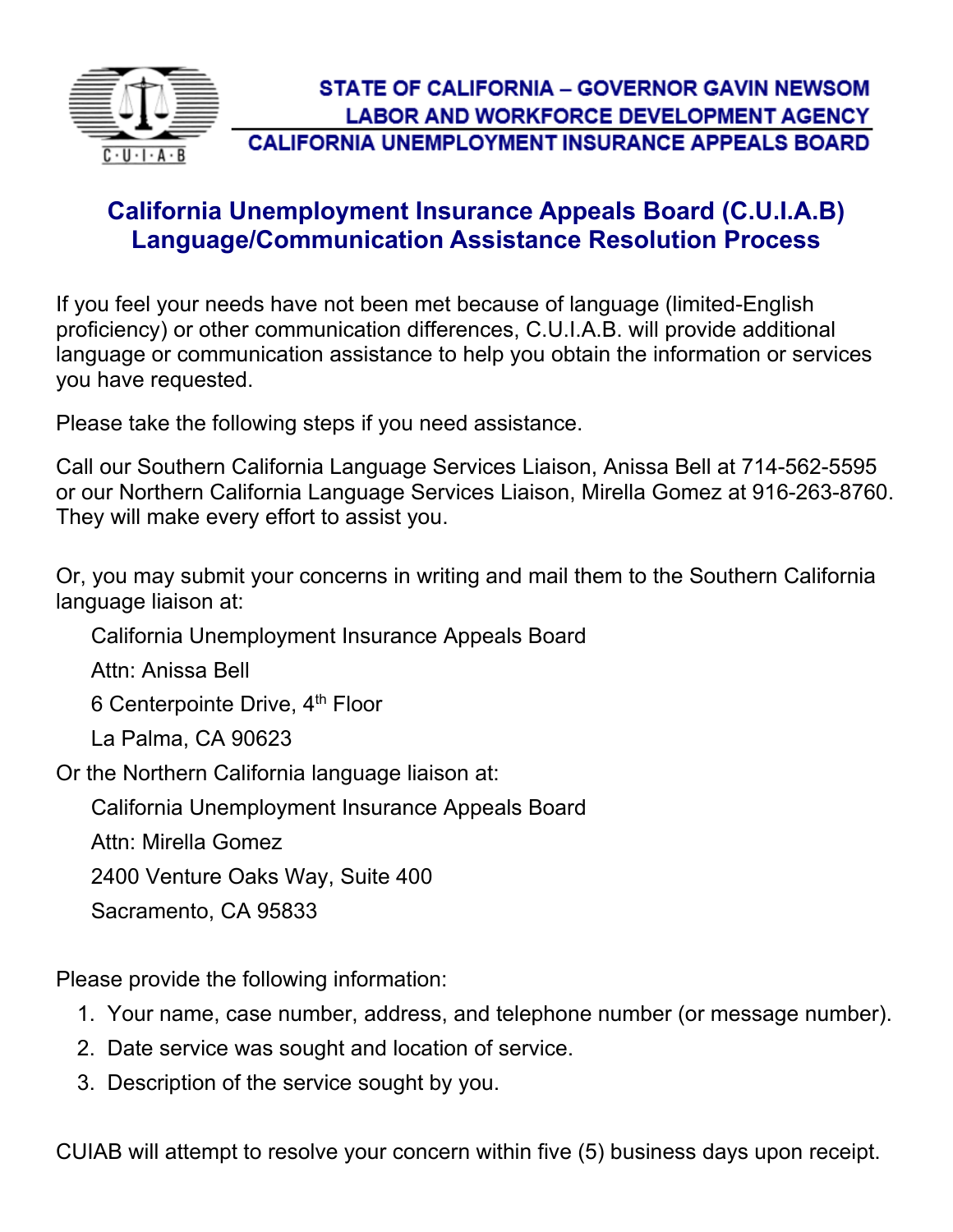

**STATE OF CALIFORNIA - GOVERNOR GAVIN NEWSOM LABOR AND WORKFORCE DEVELOPMENT AGENCY CALIFORNIA UNEMPLOYMENT INSURANCE APPEALS BOARD** 

> **Southern California Language Liaison, Anissa Bell 6 Centerpointe Drive, 4th Floor La Palma, CA 90623 Email: [Anissa.Bell@cuiab.ca.gov](mailto:Anissa.Bell@cuiab.ca.gov) Phone: 714-562-5595 Fax: 714-562-5599**

**Northern California Language Liaison, Mirella Gomez 2400 Venture Oaks Way, Suite 400 Sacramento, CA 95833 Email: [Mirella.Gomez@cuiab.ca.gov](mailto:Mirella.Gomez@cuiab.ca.gov) Phone: 916-263-8760**

## **California Unemployment Insurance Appeals Board (C.U.I.A.B) Language Access Complaint Form**

If you feel your needs have not been met because of language (limited-English proficiency) or other communication differences, C.U.I.A.B. will provide additional language or communication assistance to help you obtain the information or services you have requested.

Please print and sign the form with blue or black ink and mail, fax, or email to the appropriate liaison written above.

| Person making the complaint:                               |                                                   |  |
|------------------------------------------------------------|---------------------------------------------------|--|
|                                                            | Case Number (if available):                       |  |
| First name:                                                | Last name:                                        |  |
| Street address:                                            |                                                   |  |
| City, Town or Village:                                     |                                                   |  |
| State:                                                     | Zip code:                                         |  |
| Preferred language:                                        |                                                   |  |
| E-mail address (if available):                             |                                                   |  |
| Cellular phone:                                            | Other phone:                                      |  |
| Is someone else helping you file this complaint?<br>their: | If 'Yes', include<br>$No$ $ $<br>Yes <sub>l</sub> |  |
| First name:                                                | Last name:                                        |  |